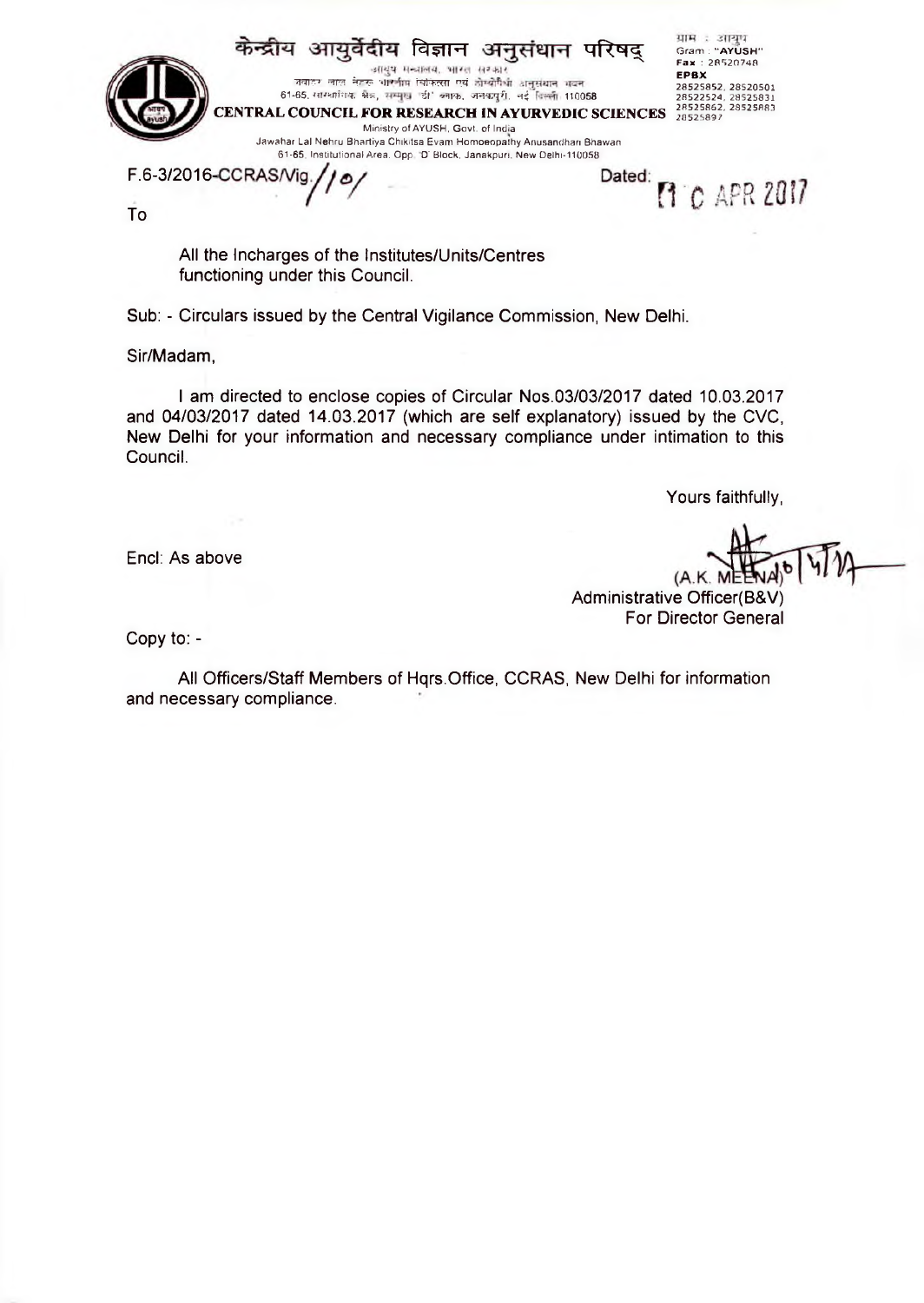$1 - 1$ 

Telegraphic Address: "SAThRKTA: New Delhi

E-Mail Address [cenvigil@nic.in](mailto:cenvigil@nic.in)

Website [www.cvc.nic.in](http://www.cvc.nic.in)

EPABX 24600200

फैक्स/Fax: 24651186



केन्द्रीय सतर्कता आयोग सतर्कता भवन, जी.पी.ओ. कॉम्पलैक्स,

**CENTRAL VIGILANCE COMMISSION \* d\* dl t «?ira>-Tr, STTf.T^T.T^., 1cfrrll-110023** Satarkta Bhawan, G.P.O. Complex, Block A, 1NA, New Delhi 110023

 $R / N_0$  CV C/R T IM IS C/16/006

दिनांक / Dated........10.03.2017........

**Circular No. 03/03/2017**

## **Subject: Seeking similar information through repeated RTI Applications-Central Information Commission's decision- regarding.**

The attention of the CVOs concerned is drawn to the Central Information Commission's decision dated 25.06.2014 in case No. CIC/AD/A/2013/001326-SA in the case of Shri Ramesh Chand Jain Vs. Delhi Transport Corporation, GNCTD, Delhi, in which the issue of seeking information by the RTI Applicants through repetitive Applications on similar issues/subject has been considered and decided by the Central Information Commission.

2. The Central Information Commission, in its decision, had observed that:-

*"The Commission noticed that several applicants seek some information from one wing* of the public authority, and based on the responses file a bunch of RTI questions from the same or other wings of same public authority, or from other authority. This will have a continuous *harassing effect on the public authority. As the PIOs go on answering, more and more* questions are generated out of the same and in the same proportion the number of repeated *first appeals and second appeals will be growing. "*

3. The Commission after considering various aspects of the issue and the provisions of acts of similar nature in other countries, and also the decisions of earlier Information Commissioners has concluded that:-

*"(i) Even a single repetition of RTI application would demand the valuable time of the public authority, first appellate authority and if it also reaches second* appeal, that of the Commission, which time could have been spent to hear *another appeal or answer another application or perform other public duty.*

Contd.,.2.